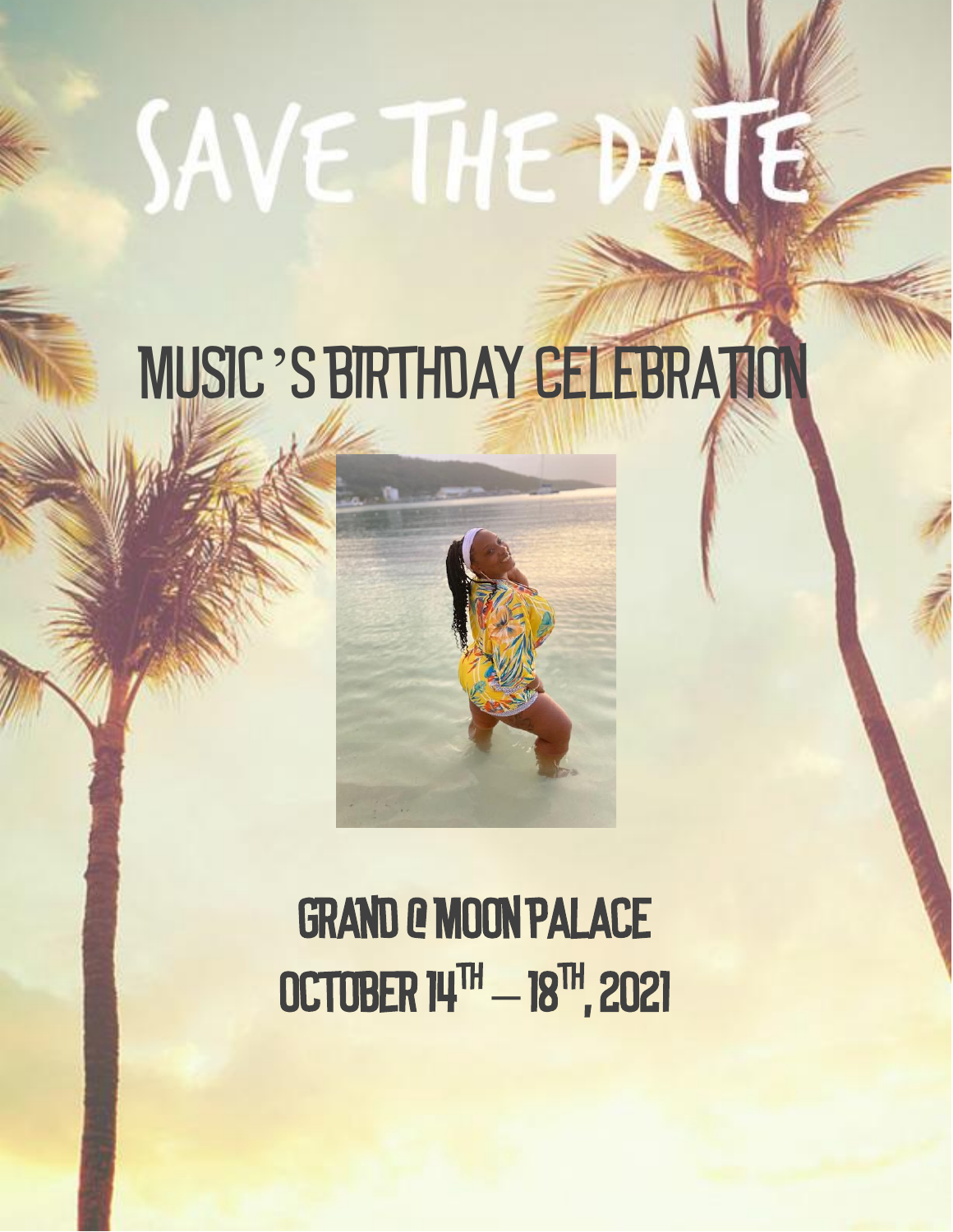

### **TO RESERVE YOUR ROOM– CLICK HERE:**  <https://www.beachbumvacation.com/reservation>

#### We HIGHLY recommend booking your vacation as soon as possible to take advantage of the current promotions. The price will only go up!

\*\*After you click on the link above and fill out the reservation form, our travel concierge, Beach Bum Lisa, will contact you directly and answer any questions you may have PRIOR to charging your card for your deposit. Please feel free to enter questions/requests on the comments section on the form.

> Our travel concierge is Lisa Zwissler w/Beach Bum Vacation Phone: 1-877-943-8282 Ext 12 Lisa@beachbumvacation.com

\_\_\_\_\_\_\_\_\_\_\_\_\_\_\_\_\_\_\_\_\_\_\_\_\_\_\_\_\_\_\_\_\_\_\_\_\_\_\_\_\_\_\_\_\_\_\_\_\_\_\_\_\_\_\_\_\_\_\_\_\_\_\_\_\_\_\_\_\_\_\_\_\_\_\_\_\_\_\_\_\_\_\_\_\_\_\_\_\_\_\_\_\_\_\_\_\_\_\_\_\_\_\_\_\_\_\_\_\_\_\_\_\_\_\_\_\_\_\_\_\_\_\_\_\_\_

# **RATE IS ALL INCLUSIVE BASED ON 2 PEOPLE IN A ROOM**

Rates are subject to change. Accurate as of May 7<sup>th</sup>, 2021

# **PLEASE CONTACT BEACH BUM LISA FOR UP-TO-DATE RATES AND/OR OTHER DATE OPTIONS [LISA@BEACHBUMVACATION.COM](mailto:LISA@BEACHBUMVACATION.COM)**

Grand Deluxe Garden View \$2069 (\$1034.50 per person)

# Grand Family Deluxe (2 connecting rooms) are also available if traveling with children.

#### **WHAT'S INCLUDED?**

Complimentary Shared Airport Transportation, Accommodations as selected, taxes, all meals, unlimited alcoholic and non-alcoholic beverages, in-room mini-bar with beer, water, soft drinks (re-stocked once a day), daily and nightly activity program, non-motorized water sports, live music and shows, fitness center, taxes and gratuities all included.

# \* **PAYMENT INFORMATION**

- ➢ If you book Room Only: \$150 per person deposit to book just the room.
- ➢ If you book Room with insurance: It is just \$150 per person deposit + the cost of insurance.
- ➢ If you book Room and flights without insurance: \$150 per person deposit + total airfare cost.
- $\triangleright$  If you book Room and flights with insurance: \$150 per person deposit + airfare + the cost of insurance.

**INSURANCE** is available at an additional cost based on age, trip cost, and state in which you reside. Please contact Beach Bum Lisa for quote. Information below.

www.BEACHBUMVACATTEM.com

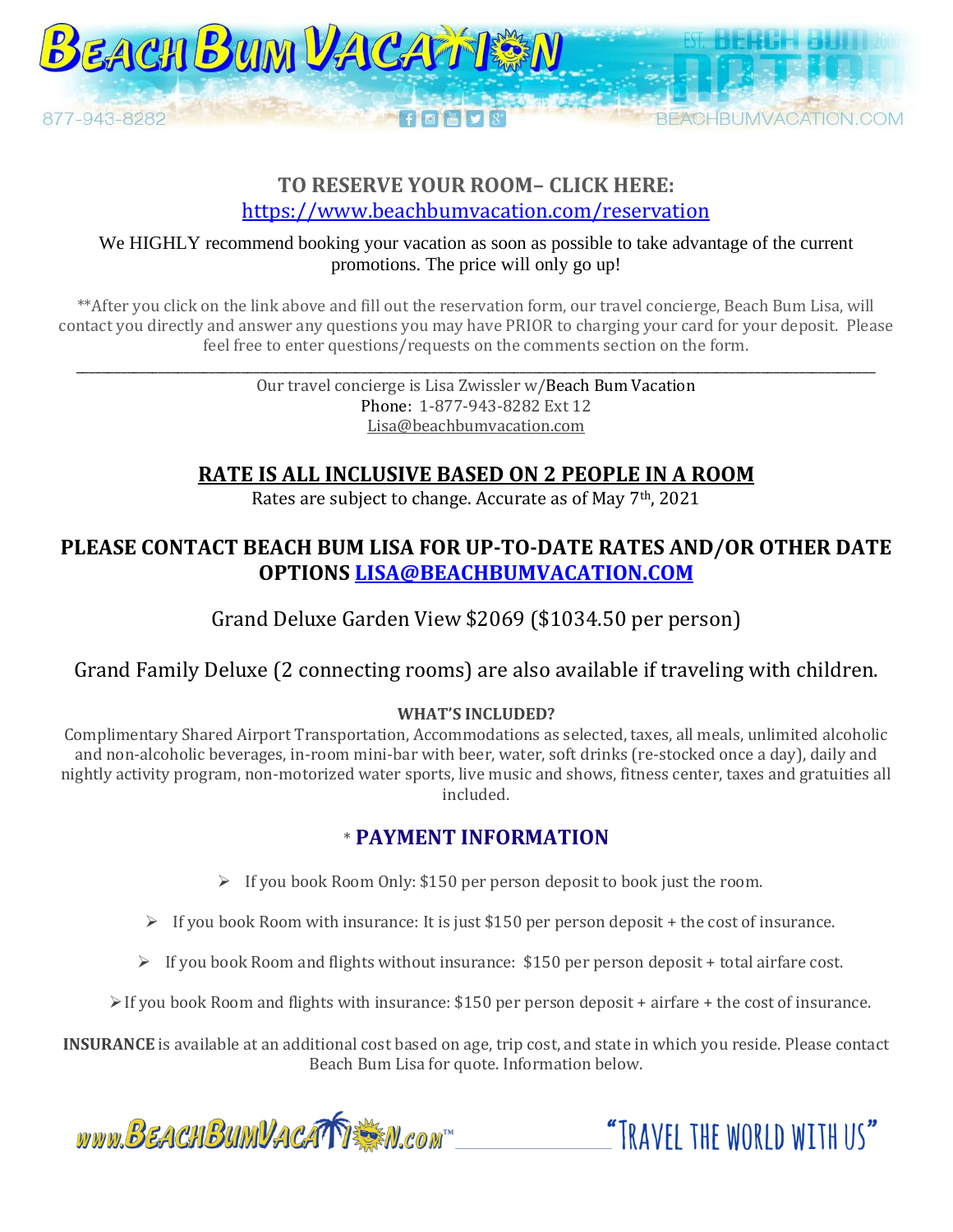

Recommended Classic Plan w/Cancel Anytime <https://www.beachbumvacations.com/savethedate/AllianzClassicWithCancelAnytimePlan>

# Final payment is due 45 days prior to departure

Visa, MasterCard, American Express and Discover are accepted. Note: Returned checks subject to \$30.00 fee.



**\*\*\* Process of Booking** \*\*\*

# **TO RESERVE YOUR ROOM– CLICK HERE:**

# <https://www.beachbumvacation.com/reservation>

\*\*Our travel concierge, Beach Bum Lisa will contact you confirming your vacation PRIOR to applying your deposit. Please feel free to enter questions/requests on the comments section on the form.

If you have frequent flyer miles or airline credit vouchers Beach Bum Lisa is NOT able to book your flight. You must do so on your own. Please email Beach Bum Lisa your flight schedule to ensure roundtrip airport transportation is arranged accordingly.

www.BEACHBUMVACATTEN.com

"TRAVEL THE WORLD WITH US"